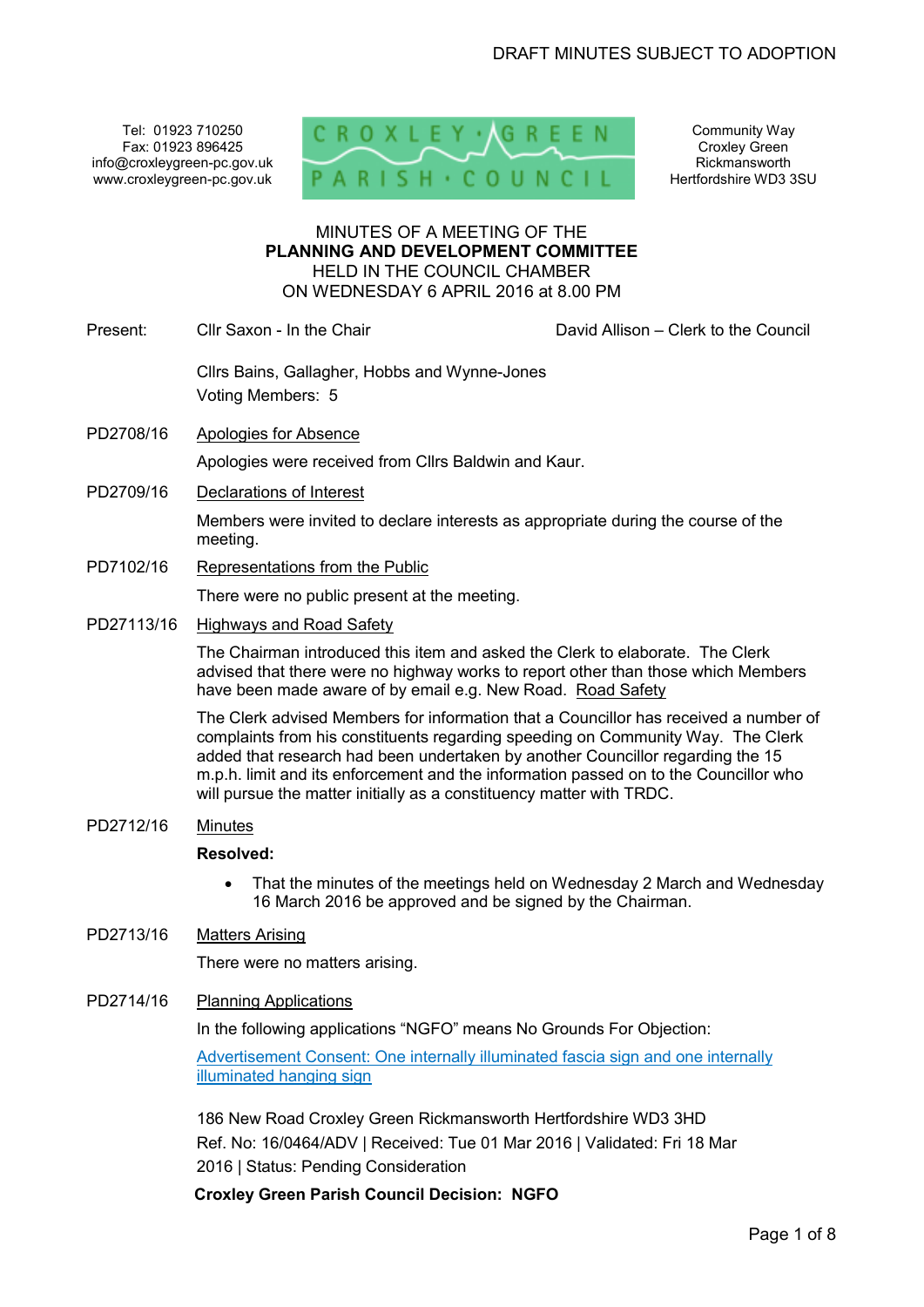Change of use from Class A1 (shop) to Class D1 (medical treatment clinic), including installation of new shop front.

186 New Road Croxley Green Rickmansworth Hertfordshire WD3 3HD Ref. No: 16/0465/FUL | Received: Tue 01 Mar 2016 | Validated: Fri 18 Mar 2016 | Status: Pending Consideration

## **Croxley Green Parish Council Decision: NGFO**

Demolition of existing dwelling and erection of replacement detached dwelling with basement

Whitestocks Farm Loudwater Lane Loudwater Rickmansworth Hertfordshire WD3 4AL Ref. No: 16/0474/FUL | Received: Wed 02 Mar 2016 | Validated: Tue 29 Mar 2016 | Status: Pending Consideration

## **Croxley Green Parish Council Decision: NGFO**

### Single storey rear extension

27A Copthorne Road Croxley Green Hertfordshire WD3 4AB Ref. No: 16/0510/FUL | Received: Tue 08 Mar 2016 | Validated: Tue 15 Mar 2016 | Status: Pending Consideration

## **Croxley Green Parish Council Decision: NGFO**

Conversion of garage to habitable accommodation and construction of front porch

Rose House 73 Watford Road Croxley Green Hertfordshire WD3 3DT Ref. No: 16/0511/FUL | Received: Tue 08 Mar 2016 | Validated: Tue 29 Mar 2016 | Status: Pending Consideration

## **Croxley Green Parish Council Decision: NGFO**

## Retrospective: Retention of outbuilding

52 Claremont Crescent Croxley Green Hertfordshire WD3 3QR Ref. No: 16/0520/RSP | Received: Wed 09 Mar 2016 | Validated: Thu 17 Mar 2016 | Status: Pending Consideration

## **Croxley Green Parish Council Decision: NGFO**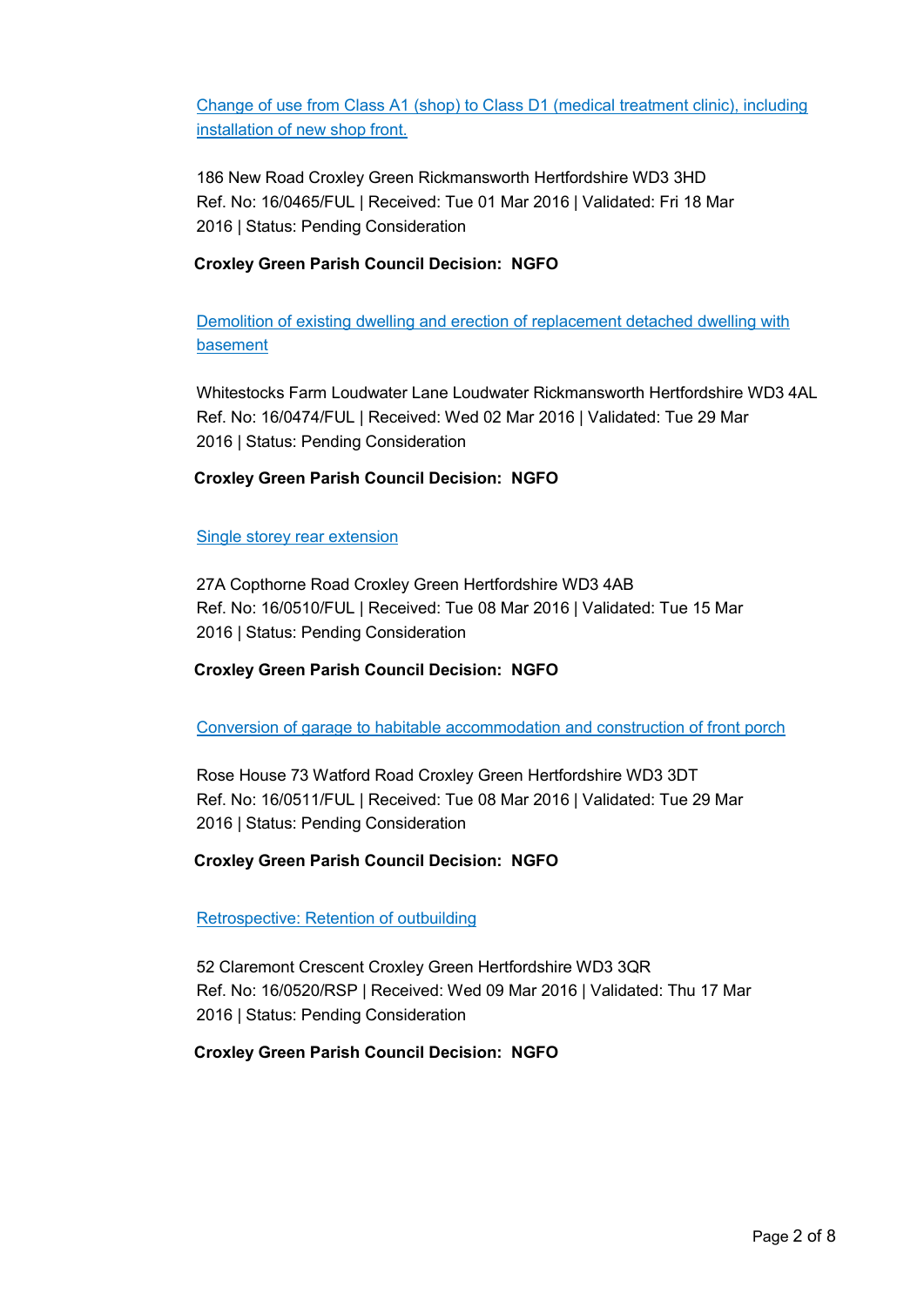First floor front and side extension; loft conversion including hip to gable roof enlargement, rear dormer window with Juliet balcony and front rooflights; alterations to fenestration; and alterations to landscaping

13 Hazelwood Road Croxley Green Rickmansworth Hertfordshire WD3 3EA Ref. No: 16/0584/FUL | Received: Mon 14 Mar 2016 | Validated: Thu 17 Mar 2016 | Status: Pending Consideration

## **Croxley Green Parish Council Decision: NGFO**

### Two storey side extension

40 Manor Way Croxley Green Rickmansworth WD3 3LY Ref. No: 16/0589/FUL | Received: Tue 15 Mar 2016 | Validated: Mon 21 Mar 2016 | Status: Pending Consideration

## **Croxley Green Parish Council Decision: NGFO**

Variation of Conditions 2 (Approved Plans) and 15 (Landscaping) of planning permission 12/1968/FUL to allow relocation of bin store; additional ground floor storage sheds; alterations to fenestration; and internal alterations

189 - 191 Watford Road Croxley Green Rickmansworth Hertfordshire WD3 3ED Ref. No: 16/0617/FUL | Received: Thu 17 Mar 2016 | Validated: Tue 22 Mar 2016 | Status: Pending Consideration

### **Croxley Green Parish Council Decision: NGFO**

#### Single storey rear extension

31 Woodland Chase Croxley Green Hertfordshire WD3 3FN Ref. No: 16/0628/FUL | Received: Mon 21 Mar 2016 | Validated: Thu 31 Mar 2016 | Status: Pending Consideration

## **Croxley Green Parish Council Decision: NGFO**

Part single, part two storey side extension.

4 Ludlow Way Croxley Green Rickmansworth Hertfordshire WD3 3SH Ref. No: 16/0634/FUL | Received: Mon 21 Mar 2016 | Validated: Mon 21 Mar 2016 | Status: Pending Consideration

## **Croxley Green Parish Council Decision: NGFO**

Proposed single storey rear extension and internal alterations.

135 Winton Drive Croxley Green Rickmansworth Hertfordshire WD3 3QU Ref. No: 16/0641/FUL | Received: Mon 21 Mar 2016 | Validated: Mon 21 Mar 2016 | Status: Pending Consideration

**Croxley Green Parish Council Decision: NGFO**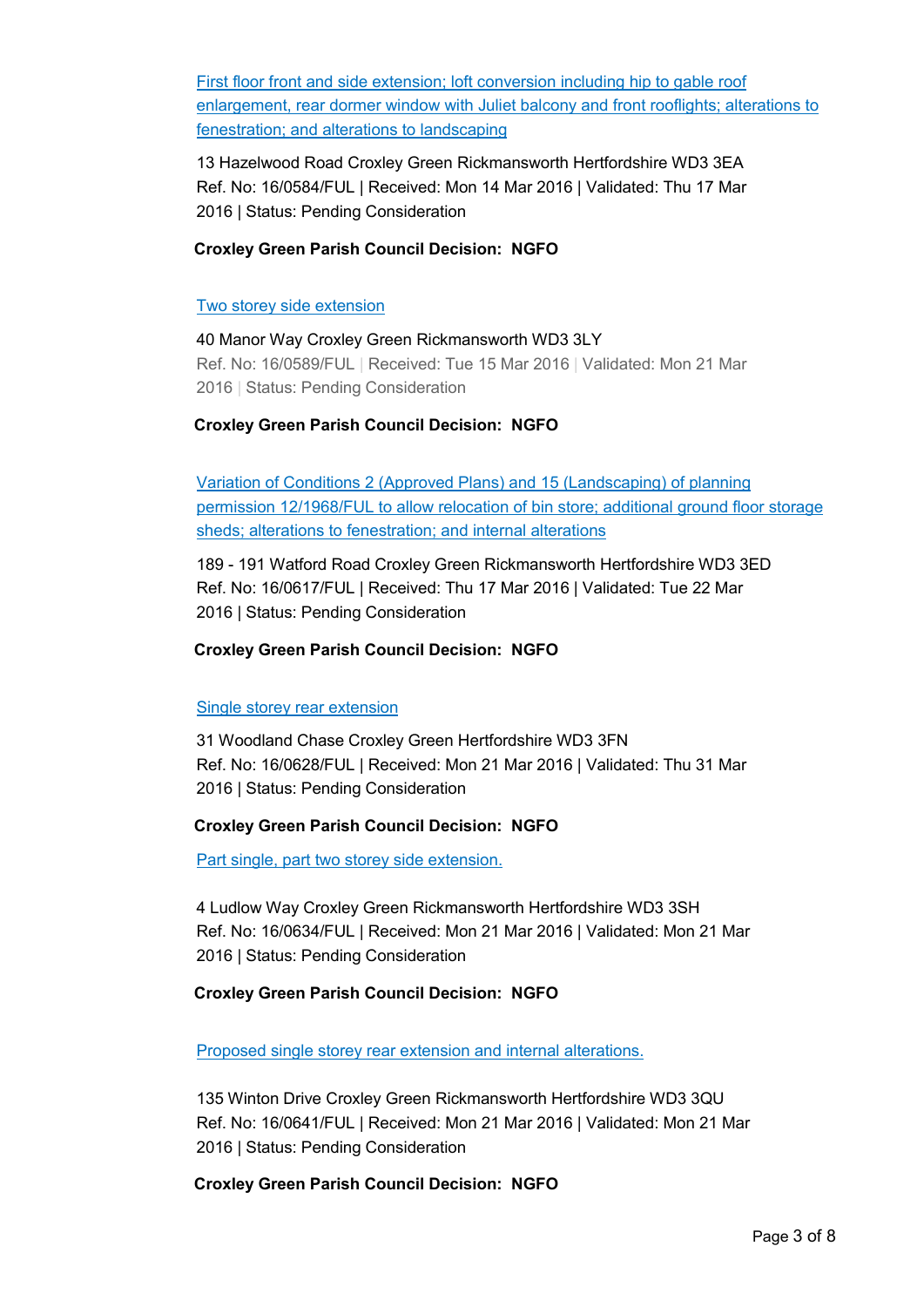# **Certificates of Lawfulness, Discharge of Conditions and Non-Material Amendments to planning applications – for Members information only**

None Advised.

### PD2715/16 Recent Decisions by Three Rivers District Council

### **APPROVED**

| <b>Application No:</b> | 16/0016/CLPD                                                                                                                                                     |
|------------------------|------------------------------------------------------------------------------------------------------------------------------------------------------------------|
| Address:               | 93 Winton Drive Croxley Green Hertfordshire                                                                                                                      |
| Application:           | Certificate of Lawfulness Proposed Development: Loft<br>conversion to include hip to gable enlargement, rear dormer and<br>two velux windows to front roof slope |
| <b>CGPC Decision</b>   | <b>Noted</b>                                                                                                                                                     |
| <b>TRDC Decision</b>   | Permitted                                                                                                                                                        |
| <b>Application No:</b> | 16/0019/CLPD                                                                                                                                                     |
| Address:               | 27 Winton Drive Croxley Green Hertfordshire                                                                                                                      |
| Application:           | Certificate of Lawfulness Proposed Development: Loft<br>conversion including creation of flank gable, rear dormer and<br>front rooflights                        |
| <b>CGPC Decision</b>   | <b>Noted</b>                                                                                                                                                     |
| <b>TRDC Decision</b>   | Permitted                                                                                                                                                        |
| <b>Application No:</b> | 16/0056/CLPD                                                                                                                                                     |
| Address:               | 119 Links Way Croxley Green Hertfordshire                                                                                                                        |
| Application:           | Certificate of Lawfulness Proposed Development: Loft<br>conversion including rear dormer and front rooflights                                                    |
| <b>CGPC Decision</b>   | <b>Noted</b>                                                                                                                                                     |
| <b>TRDC Decision</b>   | Permitted                                                                                                                                                        |
| <b>Application No:</b> | 16/0077/CLPD                                                                                                                                                     |
| Address:               | 159 New Road Croxley Green Hertfordshire                                                                                                                         |
| Application:           | Certificate of Lawfulness Proposed Development: Single storey<br>rear extension                                                                                  |
| <b>CGPC Decision</b>   | <b>Noted</b>                                                                                                                                                     |
| <b>TRDC Decision</b>   | Permitted                                                                                                                                                        |
|                        |                                                                                                                                                                  |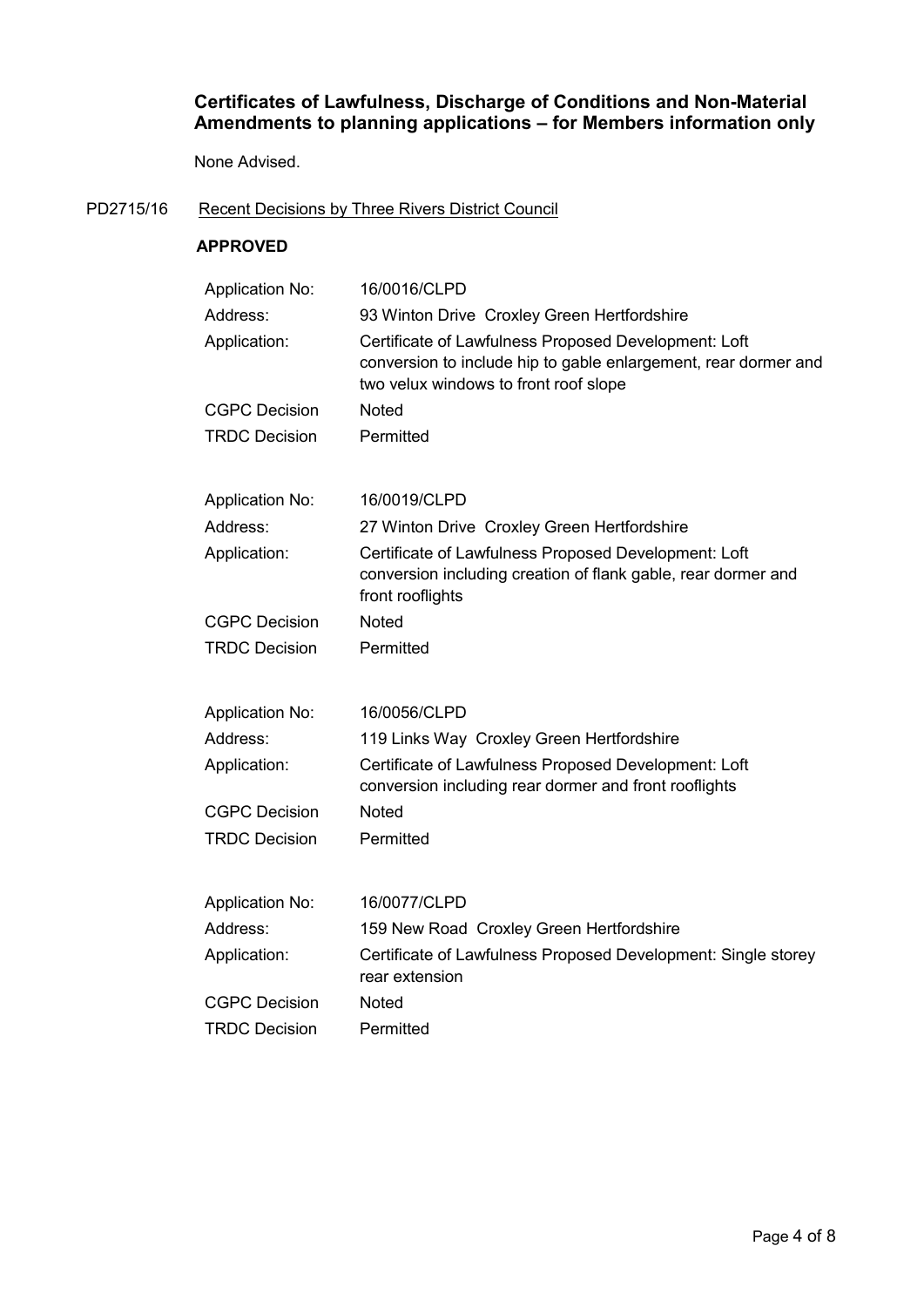| <b>Application No:</b> | 16/0139/CLPD                                                                                                                                                                                                                                                                   |
|------------------------|--------------------------------------------------------------------------------------------------------------------------------------------------------------------------------------------------------------------------------------------------------------------------------|
| Address:               | 30 Repton Way Croxley Green Hertfordshire                                                                                                                                                                                                                                      |
| Application:           | Certificate of Lawfulness Proposed Development: Loft<br>conversion including hip-to-gable alteration, rear dormer and<br>front rooflight                                                                                                                                       |
| <b>CGPC Decision</b>   | <b>Noted</b>                                                                                                                                                                                                                                                                   |
| <b>TRDC Decision</b>   | Permitted                                                                                                                                                                                                                                                                      |
| <b>Application No:</b> | 16/0189/NMA                                                                                                                                                                                                                                                                    |
| Address:               | 8 Manor Way Croxley Green Hertfordshire                                                                                                                                                                                                                                        |
| Application:           | Non Material Amendment to Planning Permission 15/0238/FUL:<br>Alteration to roof form and addition of roof light                                                                                                                                                               |
| <b>CGPC Decision</b>   | <b>NGFO</b>                                                                                                                                                                                                                                                                    |
| <b>TRDC Decision</b>   | Permitted                                                                                                                                                                                                                                                                      |
| <b>Application No:</b> | 16/0195/RSP                                                                                                                                                                                                                                                                    |
| Address:               | 85 Manor Way Croxley Green Hertfordshire                                                                                                                                                                                                                                       |
| Application:           | Retrospective: Change of use of parking bay to residential<br>curtilage and erection of close boarded fencing                                                                                                                                                                  |
| <b>CGPC Decision</b>   | <b>Noted</b>                                                                                                                                                                                                                                                                   |
| <b>TRDC Decision</b>   | Permitted                                                                                                                                                                                                                                                                      |
| <b>Application No:</b> | 16/0173/FUL                                                                                                                                                                                                                                                                    |
| Address:               | 12 Dickinson Avenue Croxley Green Hertfordshire                                                                                                                                                                                                                                |
| Application:           | Demolition of existing rear extensions and construction of single<br>storey rear extension, extension to cellar, insertion of rear<br>dormer and front rooflights, front porch canopy, alterations to<br>fenestration and conversion of garage into habitable<br>accommodation |
| <b>CGPC Decision</b>   | <b>NGFO</b>                                                                                                                                                                                                                                                                    |
| <b>TRDC Decision</b>   | Approved                                                                                                                                                                                                                                                                       |
| <b>Application No:</b> | 16/0217/FUL                                                                                                                                                                                                                                                                    |
| Address:               | 70 Winton Drive Croxley Green Rickmansworth                                                                                                                                                                                                                                    |
| Application:           | Single storey front, side and rear extension                                                                                                                                                                                                                                   |
| <b>CGPC Decision</b>   | No plans were available for review                                                                                                                                                                                                                                             |
| <b>TRDC Decision</b>   | Approved                                                                                                                                                                                                                                                                       |
| <b>Application No:</b> | 16/0224/PDE                                                                                                                                                                                                                                                                    |
| Address:               | 139 Winton Drive Croxley Green Hertfordshire                                                                                                                                                                                                                                   |
| Application:           | Prior Approval: Single storey rear extension (depth 4 metres,<br>maximum height 3.7 metres and eaves height 2.9 metres)                                                                                                                                                        |
| <b>CGPC Decision</b>   | Noted                                                                                                                                                                                                                                                                          |
| <b>TRDC Decision</b>   | No objection                                                                                                                                                                                                                                                                   |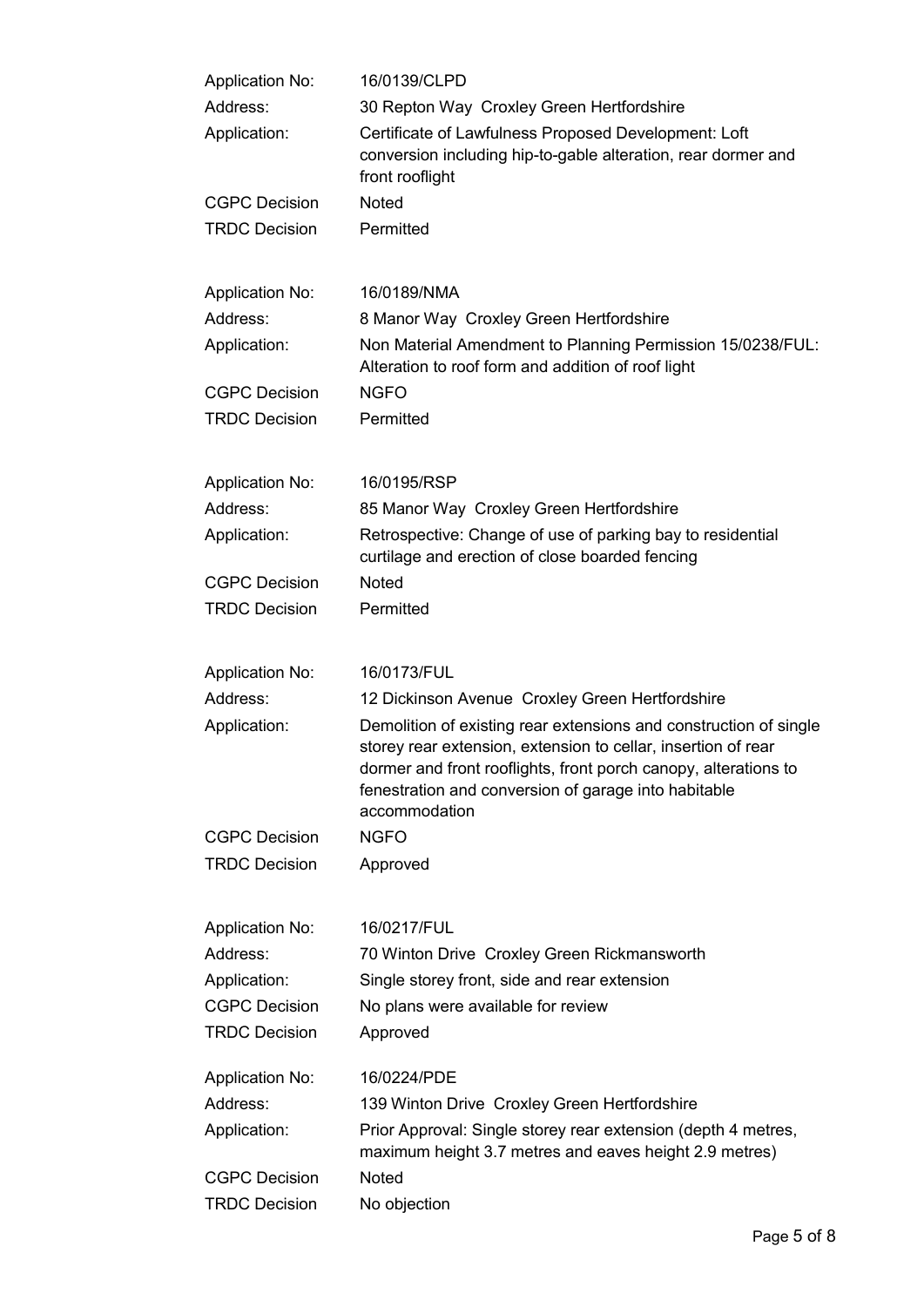| <b>Application No:</b> | 16/0226/NMA                                                                                                               |  |
|------------------------|---------------------------------------------------------------------------------------------------------------------------|--|
| Address:               | 106 Winton Drive Croxley Green Hertfordshire                                                                              |  |
| Application:           | Non material amendment to planning permission 15/1301/FUL:<br>Provision of an additional velux window to side extension.  |  |
| <b>CGPC Decision</b>   | <b>Noted</b>                                                                                                              |  |
| <b>TRDC Decision</b>   | Permitted                                                                                                                 |  |
| <b>Application No:</b> | 16/0232/FUL                                                                                                               |  |
| Address:               | 33 Canterbury Way Croxley Green Rickmansworth                                                                             |  |
| Application:           | First floor side extension, alterations to roof of garage and<br>conversion of garage to habitable accommodation          |  |
| <b>CGPC Decision</b>   | <b>NGFO</b>                                                                                                               |  |
| <b>TRDC Decision</b>   | Approved                                                                                                                  |  |
| <b>Application No:</b> | 16/0233/CLPD                                                                                                              |  |
| Address:               | 14 Frankland Close Croxley Green Hertfordshire                                                                            |  |
| Application:           | Certificate of Lawfulness Proposed Development: Single storey<br>side extension                                           |  |
| <b>CGPC Decision</b>   | <b>Noted</b>                                                                                                              |  |
| <b>TRDC Decision</b>   | Permitted                                                                                                                 |  |
| <b>Application No:</b> | 16/0242/PDE                                                                                                               |  |
| Address:               | 25 Repton Way Croxley Green Hertfordshire                                                                                 |  |
| Application:           | Prior Approval: Single storey rear extension (depth 5 metres,<br>maximum height 3.99 metres and eaves height 2.95 metres) |  |
| <b>CGPC Decision</b>   | Noted                                                                                                                     |  |
| <b>TRDC Decision</b>   | No objection                                                                                                              |  |
| <b>Application No:</b> | 16/0259/FUL                                                                                                               |  |
| Address:               | 43 Oakleigh Drive Croxley Green Hertfordshire                                                                             |  |
| Application:           | Replacement single storey rear extension                                                                                  |  |
| <b>CGPC Decision</b>   | <b>NGFO</b>                                                                                                               |  |
| <b>TRDC Decision</b>   | Approved                                                                                                                  |  |
| <b>Application No:</b> | 16/0262/FUL                                                                                                               |  |
| Address:               | 26 Dulwich Way Croxley Green Hertfordshire                                                                                |  |
| Application:           | Prior Approval: Single storey rear extension (depth 4.37 metres,<br>maximum height 3 metres and eaves height 3 metres)    |  |
| <b>CGPC Decision</b>   | <b>Noted</b>                                                                                                              |  |
| <b>TRDC Decision</b>   | Permitted                                                                                                                 |  |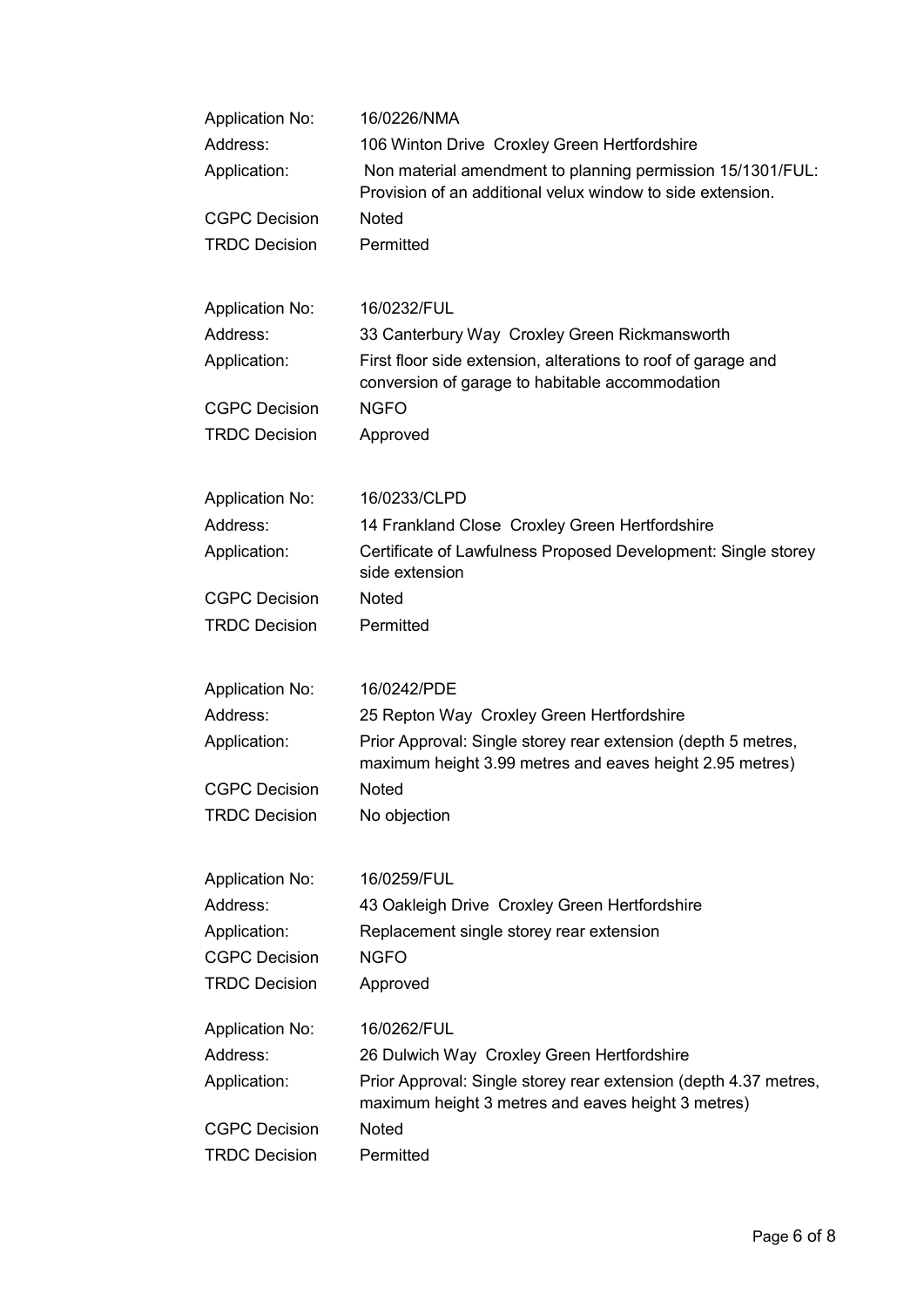| <b>Application No:</b> | 16/0306/FUL                                                                                                                                                                                                                                                                                                                                                                                                                                                    |
|------------------------|----------------------------------------------------------------------------------------------------------------------------------------------------------------------------------------------------------------------------------------------------------------------------------------------------------------------------------------------------------------------------------------------------------------------------------------------------------------|
| Address:               | 16 Uplands Croxley Green Hertfordshire                                                                                                                                                                                                                                                                                                                                                                                                                         |
| Application:           | Demolition of existing garage and construction of two storey side<br>and rear extension and single storey front and rear extensions                                                                                                                                                                                                                                                                                                                            |
| <b>CGPC Decision</b>   | <b>NGFO</b>                                                                                                                                                                                                                                                                                                                                                                                                                                                    |
| <b>TRDC Decision</b>   | Approved                                                                                                                                                                                                                                                                                                                                                                                                                                                       |
| <b>Application No:</b> | 16/0312/FUL                                                                                                                                                                                                                                                                                                                                                                                                                                                    |
| Address:               | 2B Barton Way Croxley Green Rickmansworth                                                                                                                                                                                                                                                                                                                                                                                                                      |
| Application:           | Single storey front and side extension and erection of detached<br>double garage to rear                                                                                                                                                                                                                                                                                                                                                                       |
| <b>CGPC Decision</b>   | NGFO in principle but the change in position of the garage to the<br>rear of the property creates a new vehicular access on to an<br>access road and a public right of way, Public Footpath No.10,<br>over which the applicant has no control (TRDC owned land) and<br>would result in vehicular activity and manoeuvring detrimental to<br>pedestrian safety and free flow of other vehicles to and from the<br>Barton Way Recreation Ground public car park. |
| <b>TRDC Decision</b>   | Approved                                                                                                                                                                                                                                                                                                                                                                                                                                                       |
| <b>Application No:</b> | 16/0369/RSP                                                                                                                                                                                                                                                                                                                                                                                                                                                    |
| Address:               | 120 Watford Road Croxley Green Rickmansworth                                                                                                                                                                                                                                                                                                                                                                                                                   |
| Application:           | Part Retrospective: Part single and part two storey rear<br>extension, two storey side and rear extension, single storey front<br>extension to garage and internal alterations                                                                                                                                                                                                                                                                                 |
| <b>CGPC Decision</b>   | <b>NGFO</b>                                                                                                                                                                                                                                                                                                                                                                                                                                                    |
| <b>TRDC Decision</b>   | Approved                                                                                                                                                                                                                                                                                                                                                                                                                                                       |
| <b>Application No:</b> | 16/0401/PDE                                                                                                                                                                                                                                                                                                                                                                                                                                                    |
| Address:               | 48 Dulwich Way Croxley Green Rickmansworth                                                                                                                                                                                                                                                                                                                                                                                                                     |
| Application:           | Prior Approval: Single storey rear extension (Depth 6 metres,<br>maximum height 3 metres and eaves height 3 metres)                                                                                                                                                                                                                                                                                                                                            |
| <b>CGPC Decision</b>   | <b>Noted</b>                                                                                                                                                                                                                                                                                                                                                                                                                                                   |
| <b>TRDC Decision</b>   | Permitted                                                                                                                                                                                                                                                                                                                                                                                                                                                      |
| <b>Application No:</b> | 16/0418/PDE                                                                                                                                                                                                                                                                                                                                                                                                                                                    |
| Address:               | 7 Dulwich Way Croxley Green Rickmansworth                                                                                                                                                                                                                                                                                                                                                                                                                      |
| Application:           | Prior Approval: Single storey rear extension (Depth 6 metres,<br>maximum height 2.9 metres and eaves height 2.9 metres)                                                                                                                                                                                                                                                                                                                                        |
| <b>CGPC Decision</b>   | <b>Noted</b>                                                                                                                                                                                                                                                                                                                                                                                                                                                   |
| <b>TRDC Decision</b>   | Permitted                                                                                                                                                                                                                                                                                                                                                                                                                                                      |